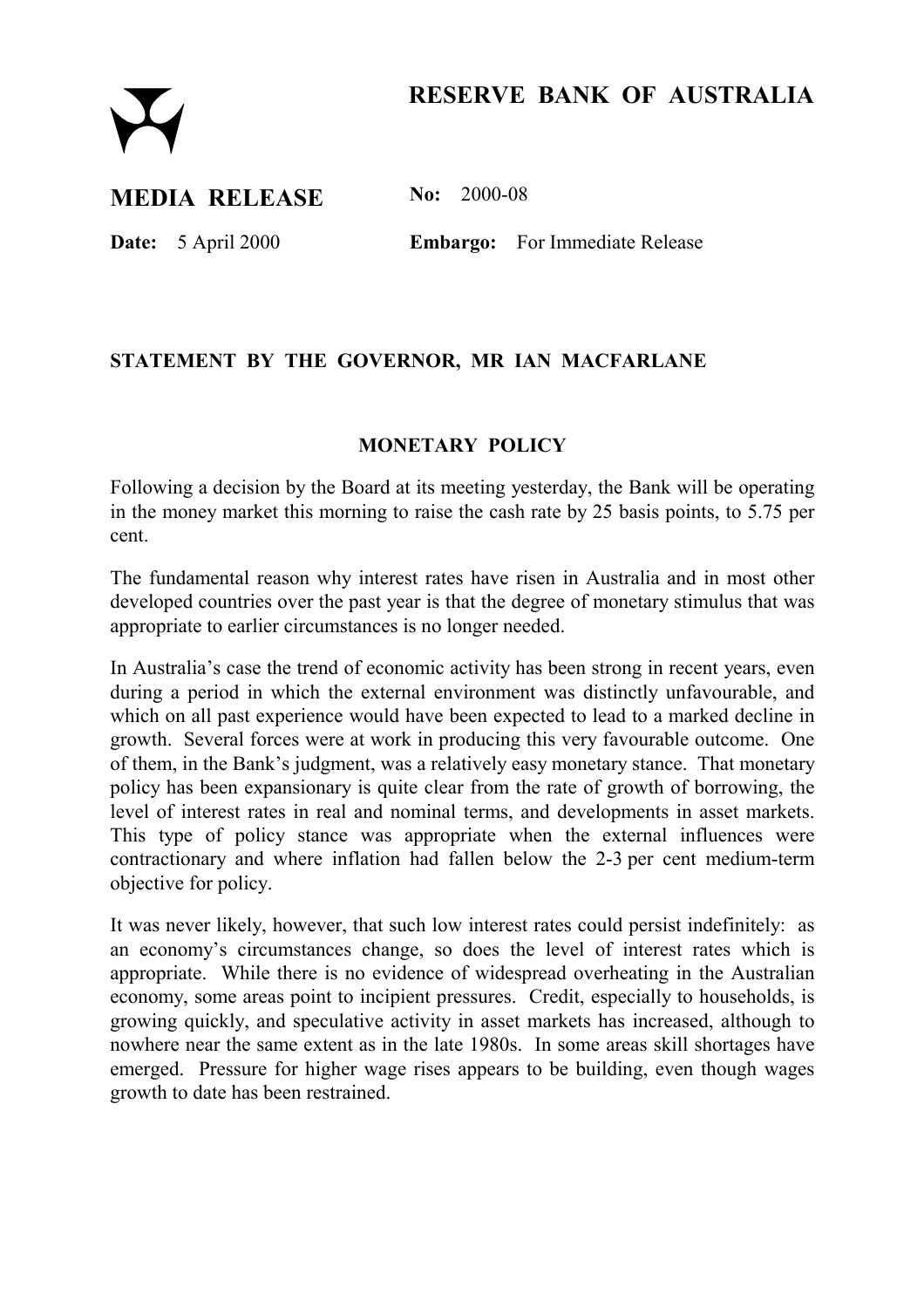When the March quarter CPI becomes available later this month, it is likely to show CPI inflation running above 2½ per cent, and it could be higher by mid-year. Some of this pick-up is driven by oil prices, just as the very low inflation figures of a year or two ago were driven in part by falling oil prices. But the tendency for somewhat higher inflation is also clear from the range of core inflation measures.

The recent behaviour of the exchange rate also points to the need for some monetary adjustment. Until recently, purely domestic medium-term considerations were the major reason behind monetary policy moves, and relativities with the rest of the world played only a minor part. With the fall in the exchange rate over the past two months, however, international financial developments have assumed a more important role. The fall has occurred in the face of a strengthening world economy, which ordinarily would be expected to put upward pressure on the currency. The Bank's reading of this development is that it reflects an assessment by market participants that monetary policy settings in Australia have been, and could continue to be, more accommodating relative to other countries than is justified by our relative economic performance. This is in marked contrast to the exchange rate's fall in 1998 which was driven by a real factor genuinely beyond Australia's control, namely the contraction in our export markets.

The level of the exchange rate is not an end in itself, but is important insofar as it can affect future inflation, an important consideration under an inflation targeting framework. As it turned out, the fall in the exchange rate in 1998 had little discernible effect on inflation because it occurred at a time of pronounced disinflationary, or even in some cases deflationary, pressure in markets for internationally traded goods and services. On this occasion, however, the global and domestic environments are different. Disinflationary forces abroad are likely to be waning, and domestic inflation already is noticeably higher than it was in 1998. Hence a weak exchange rate cannot be assumed to be so benign.

With the world economy growing strongly, and forecast to remain buoyant, the Bank's judgment is that the Australian economy should continue to experience good growth. Growth in domestic demand is coming back to a more sustainable pace from the high rates of last year, but exports are picking up. Trends in employment and vacancies suggest that the labour market is buoyant, and credit growth to households and business is strong. While some slowing in consumption was expected, the recent fall in retail trade was a surprise. Nevertheless, the Bank's judgment is that when looking at the economy as a whole, the picture is one of strength rather than weakness.

But the decision to increase rates is motivated not so much by a particular view of the short-term strength of economic activity as by the gradual shift in the balance of risks to the medium-term outlook which has occurred over the past year. This balance now tilts more in the direction of inflation concerns, and less in the direction of concerns over the economy's growth prospects, than it did.